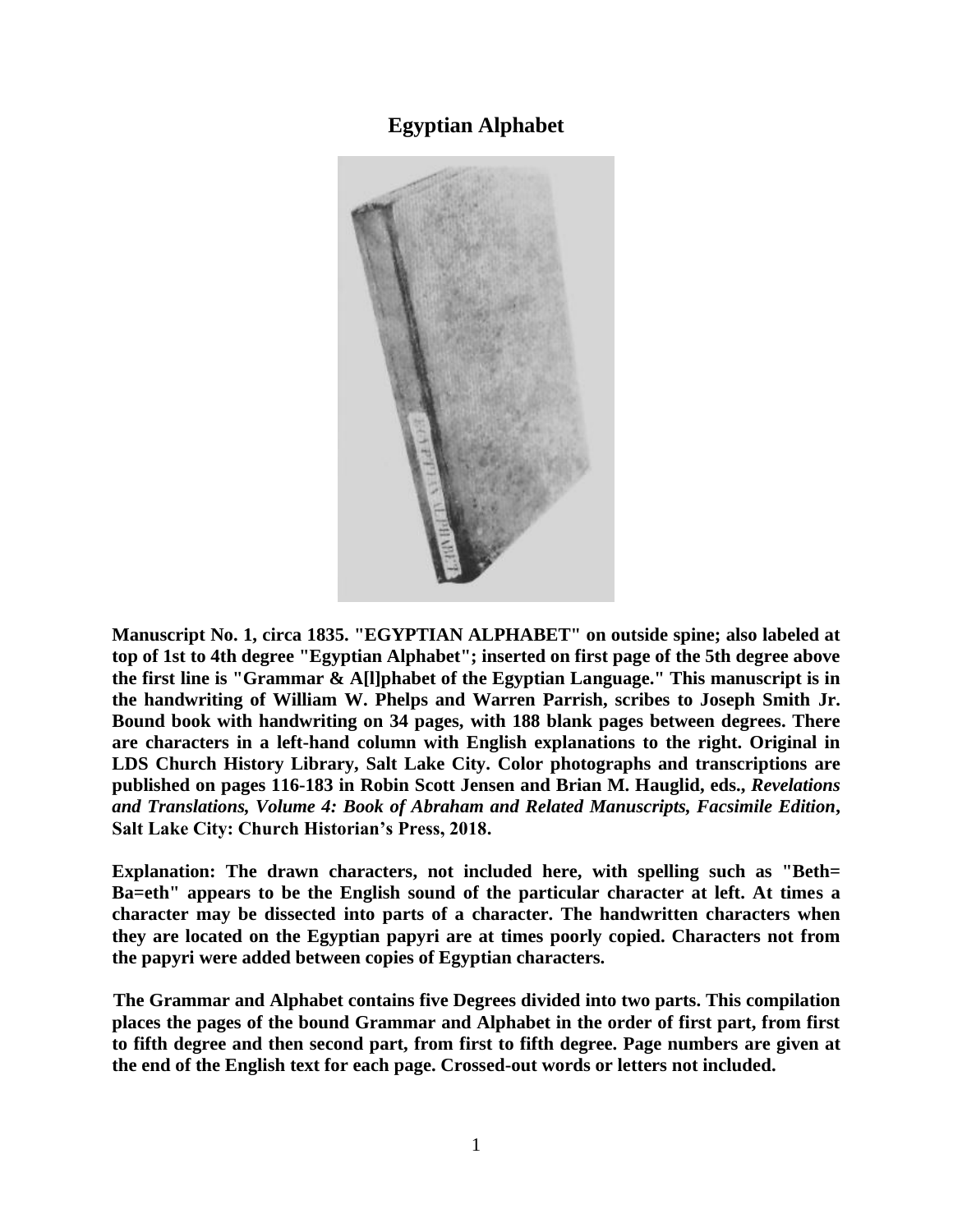**NOTE: THIS IS NOT AN AUTHENTIC GRAMMAR AND ALPHABET OF THE EGYPTIAN LANGUAGE. IT DOES NOT CONTAIN ANY GRAMMAR OR ANY GENUINE OR RELIABLE ANALYSIS OF THE EGYPTIAN LANGUAGE. THIS IS PART OF THE JOSEPH SMITH EGYPTIAN PAPERS. IT IS MADE AVAILABLE TO HELP UNDERSTAND JOSEPH SMITH IN 1835 WHEN HE WAS PREPARING TO WORK ON THE BOOK OF ABRAHAM.**

### **Egyptian Alphabet, first degree**

**1 Beth= Ba=eth This character is on the fi[r]st degree It has an arbitrary sound or signification which is Beth; and also a compound sound which is Za, and comprises one simple sentince [sentence] for its signification It is only increased or lessened in its signification by its connection with other characters. one connection with another character, gives it a compound signification, or enlarges the sentence: Two connections increases its signification still: Three increases it still: Four increases still. and five still. This is as far as a sentence can be carried in the first degree. In its arbitrary sound it may have more sounds than one, but can not have more than five sounds. When it is compounded with others, it can only have one sound.**

**2 Iota or Ki Every character in this alphabet is subject to the above restrictions**

**[From page 19: Beth ka - a large garden, a large vall[e]y or a large plain. This ought to have been inserted between Iota and Zub Zool oan on the opposite page.]**

**3 Zub Zool-oan 4 Ki compound 5 oan compound**

**The signification of Beth is man's first residence Of Iota - The eye; of Zub Zool, oan, The begin[n]ing of time;**

**6 Ah= broam The Father of the faithful. The first right- The elder**

**Ki Ah broam: That which goes before, until an other time, or a change by appointment, The first, faithful, or father, or fathers.**

**Iota nilahoch ah que: (as in the margin) signifies "I saw twenty five persons," or it signifies twenty five persons''**

**<sup>7</sup> Iota netahoch ah que - a mark of distinction [p. 20] qualifying different degrees, increasing or lessening the power of the sentences according to the[i]r signification: as for instance**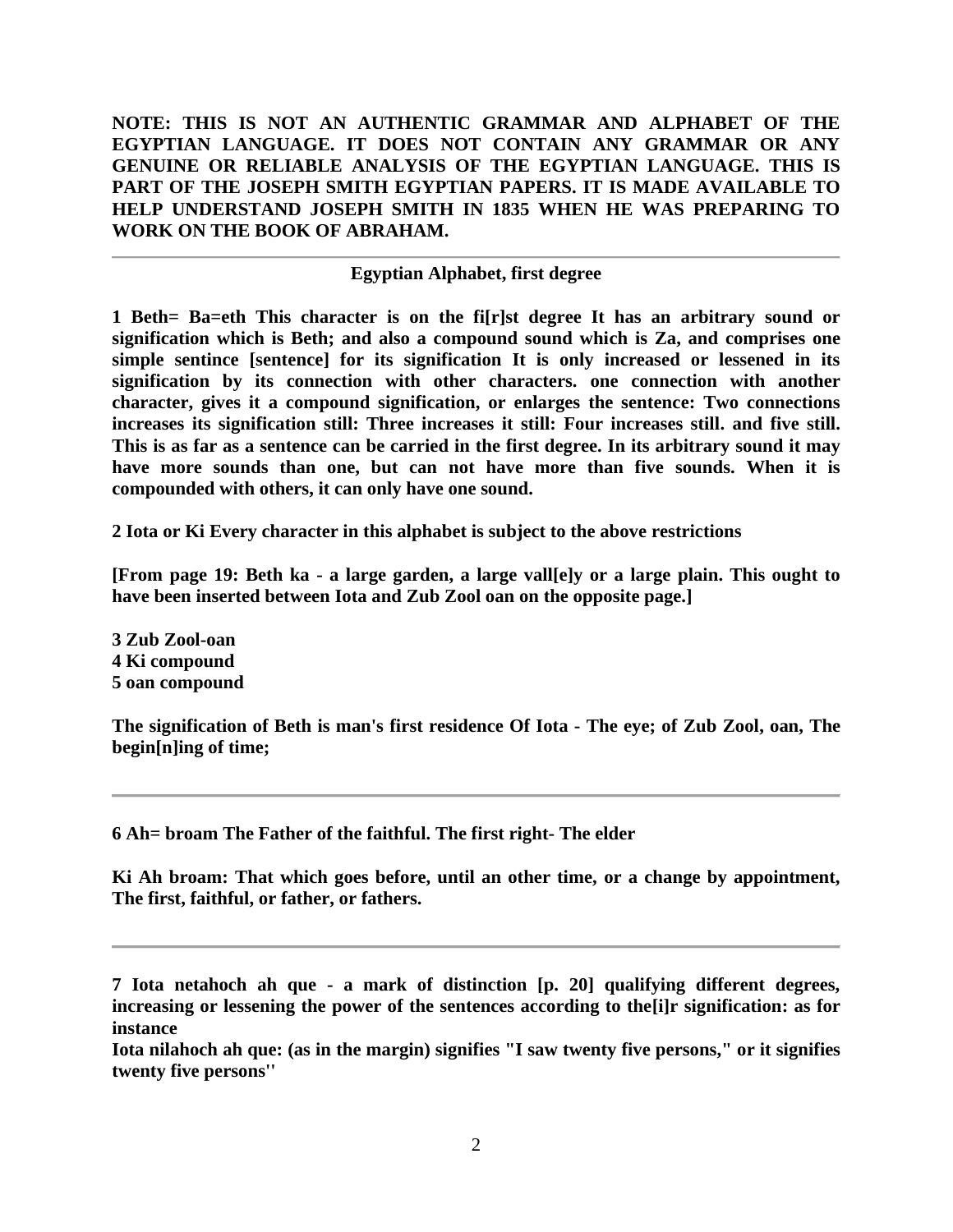**8 Ah lish = The name of the first being 9 Phah=eh - The first man. - Adam, first father 10 Pha-ah- a more universal reign 11 Phah-ho-e-oop The lineage of the royal family 12 Ho-oop=hah. Crown of a princes[s], or unmarried queen 13 Zi - virgin or an u[n]married female 14 Kah-tou-mun The name of a Royal family in the female line 15 Zi-oop-hah An unmarried woman, a virgin princess 16 Ho e oop A young unmarried man; a prince 17 Zip Zi - a woman married or unmarried or daughter, signifies all, or any woman 18 Ho=e oop=hah: Crown of a prince 20 Oan. The Earth 21 Toan, tou-ee tah es tou ee tou es. - A principle that is beneath, disgusting - not fit 22 Iota - The eye, or I see: 23 Iota toues-Zip Zi: The land of Egypt 24 Su-e-eh ni: who, whence,? &c an interrogative prounoun through its degrees 25 Ho=e-oop=hah=Phah eh: Reign or rule, governments, power, Kingdom or dominion 26 Zubzool eh: - In the begin[n]ing of the earth or creation. [p. 21]**

**Zub=eh To bee in;**

**Zub - The first creation of any thing: the first institution, first principle;**

**Zub Zool From the first to any stated period after**

**Zool: From any fixed period of time back to the begin[nin]g [p. 22]**

### **[Egyptian Alphabet second degree]**

**1 Beth This character, that is the character of the second degree, is designated from characters of the first degree by the manner of its being inserted in the compound: as follows: when it is connected it has the signification of the second degree; and when disconnected from the names of other places, it stands for the original sound of Kah=oan for Chaldee And it should be known as being in the second degree, in order to vary the verbs, prepositions participles conjunctions, and adverbs: All names of rivers, seas, of lands of hills, and of mountains should be preserved in their order according to their degrees, from the first For instance, the first connection should be called Jugos, which signifies verb or action: and the second connection should be called Kah=Jugos, which is a variation, according to the signification of the second degree: Kah Jugos should be preserved in the second degree. It signifies an action passed: The third connection is called Kah Juga=os, which signifies an action to be received or to come to pass. The fourth connection is called Ka=os-Ju which signifies connection And the fifth is called Kaos=Juga-os and is used to qualify according to the signification of the fifth degree whether for prepositions, verbs, adve[r]bs &c [p.15]**

**This order should be preserved according to the signification of the degrees**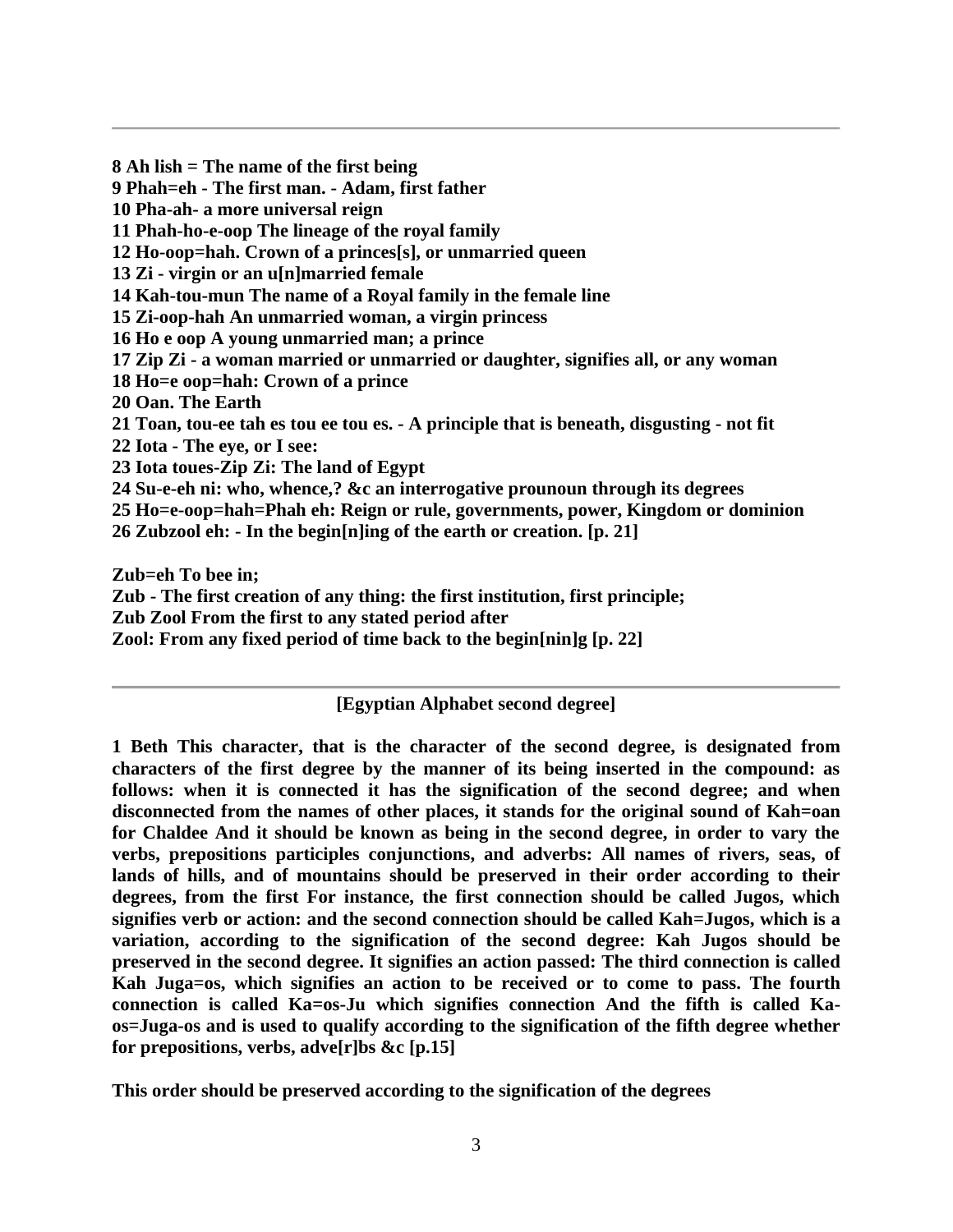**1 Beth - a fruitful garden, or a great valley or plain filleed [filled] with fruit trees and flow[er]s**

**2 Iota. To see:**

**[From page 17: Beth Ka - a large garden - more spacious plain This should have been inserted between Iota an[d] Zub Zool oan]**

**3 Zub Zool=oan - The first of anything Ki To see oan = The first of any thing ash, The compound of Zub Zool, Zub Zool oan when connected with Beth is called oan for the sake of brevity It retains its signification in the degree in which it stands**

**4 Ah broam - a follower of righteousness**

**5 Kiah broam, = coming down from the begin[n]ing To some place or fixed period The first in lineage, or right in lineage [p. 16]**

**6 Beth ka – a larger garden – more spacious plain This should have been inserted between Iota an[d] Zub Zool oan**

**7 Iota nitahach ahque = its signification is increased from the first degree five times for instance I saw five times twenty five persons, or one hundred and twenty persons: It[s] signification may be lessened one half by the mark as in the margin [8] and again lessened one half of the latter half the mark as in the margin [9] It[s] signification is increased tenfold by the mark as in the margin: [10] Its signification is again increased one hundred fold by the additional mark in the margin: Its sound is Ah=que Kah Ju: and its signification is a multiplying adjective.**

**Ahlish. The name of the first Being: supreme intelligence -**

**Phah=eh Kingly power = or king**

**Pha=ah - Having greater dominion, or possession or power.**

**Phah ho e oop. Royal blood or Pharoah**

**Ho oop hah Corwn [Crown] of a married queen**

**Kah tou mun, a distinction of royal female lineage**

**Zi oop hah a distinction by right of heirship by Pharaoh**

**Ho e oop A virtuous prince [p. 17]**

**Zip Zi. a woman married or unmarried or a daughter, or mother, or mothers, and some**

**Zi The principle of virtue - a young female adorned with the modesty of virtue and comeliness**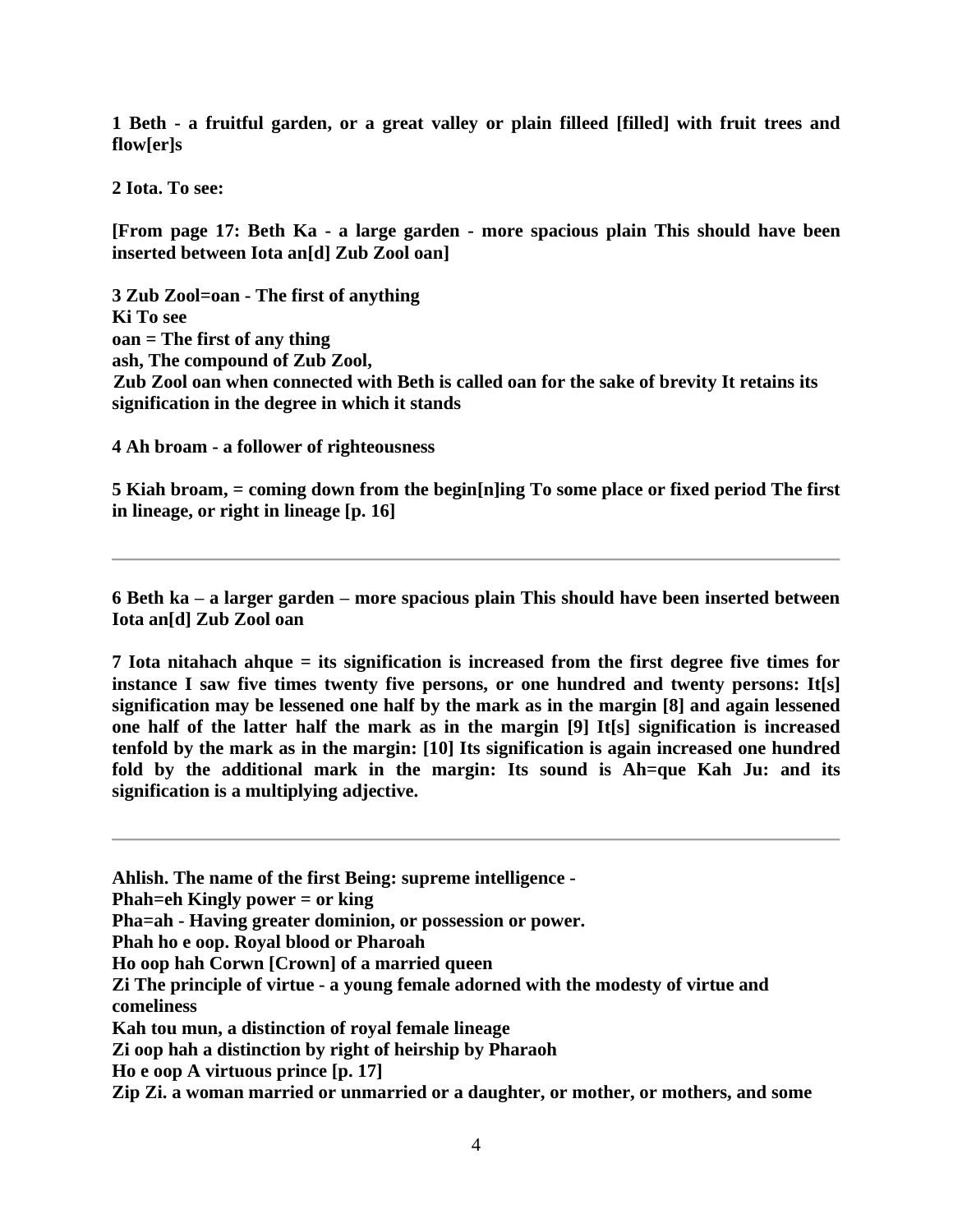**times the first woman, who was Eve Ho=e-oop=hah: A King: Ahe. inhilable [inhabitable] part of the earth Toan. tou ee tah-ee toh eh toues: under water water, under the earth. Iota Seen or sight Iota toues Zip Zi The land which was discovered under water by a woman Su e-eh-ni. The same as in the first degree Ho e oop hah phah eh. The principle of rule, or ruling or reigning upon the principle of Justice equity and righteousness Zubzool=eh: The earth as it was in the beginning: or at its creation; creation or beginning Zub-eh To be with as, as light is in the earth Zub pointing to that which has been created To the first institution or first principle. Zub Zool from the present time unto some stated period after. Zool From Abraham back to his father and from Abraham's father back to his father and so on back through the line of his progenitors [p. 18]**

#### **Egyptian Alphabet third degree**

**1 Beth - good to the taste, pleasing to the eye 2 Iota - sight**

**[From page 12: Beth ka - pleasing, Beautiful, a place of exceeding great beauty - This should been inserted between Zubzooloan and Iota]**

**3 Zubzool oan - before some other time.**

- **4 Ki sight**
- **5 Oan - Before some other time**
- **6 Ash the compound of Zub zool oan**
- **7 Ah-broam one who possesses great knowledge**

**8 Kiah broam First reckoned in chronology - Coming down from the begin[n]ing First born right or blessings**

**9 Iota nitah oeh ah que = Its signification is increased from the second degree five times.**

**10 Ah lish Supreme power**

**11 Phah=eh Kingly power or first King**

**Pha ah Having still greater dominion, or possession or Power**

**Phah ho e oop an extension of power**

**Ho oop hah - Crown of a widowed queen**

**Zi Affability of manners, virtuous w[e]ll taught**

**Kah tou mun descent from her by whom Egypt was discovered while it was under water.**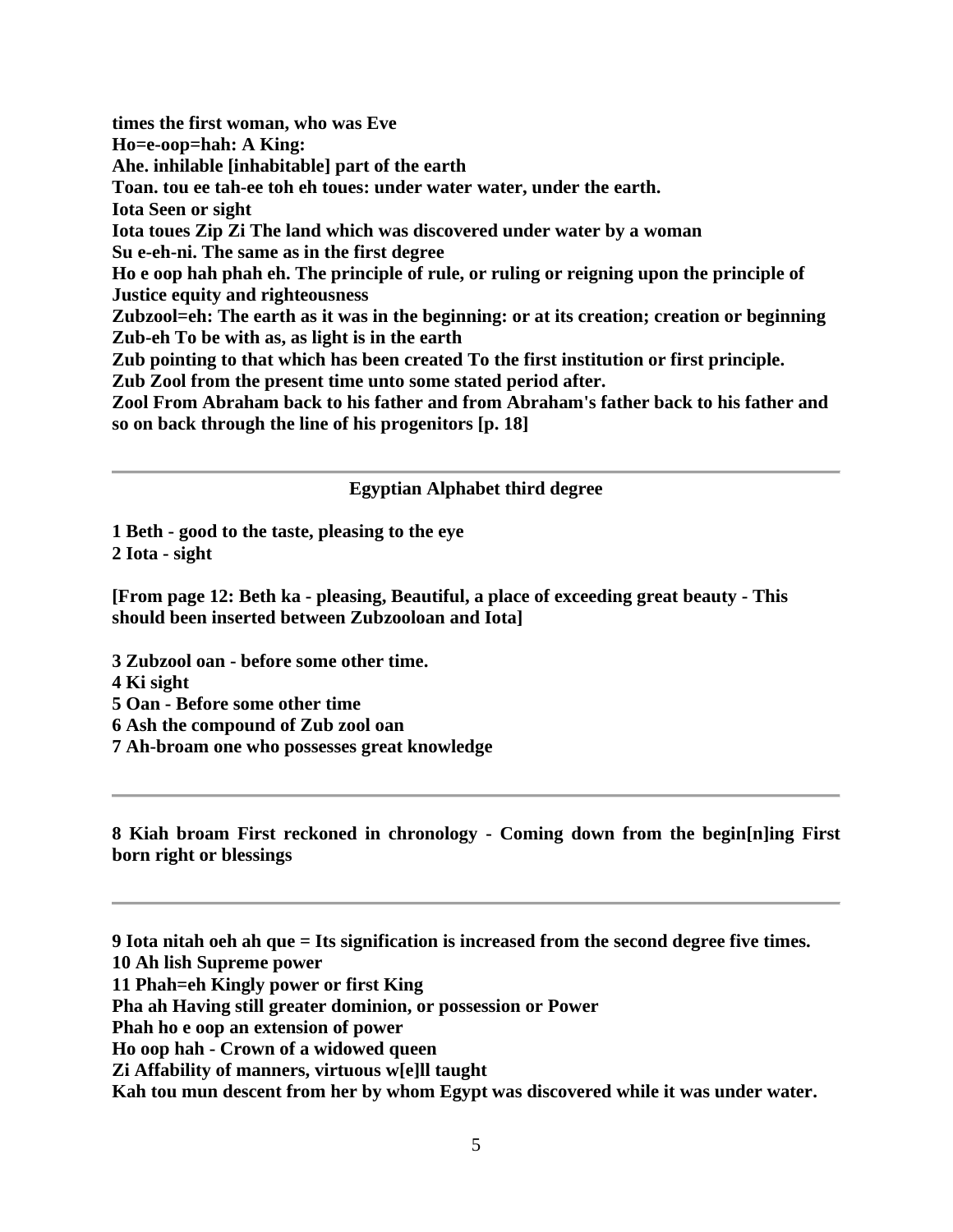**Zi oop hah = a distinction by Pharaoh a princess of Egypt. Ho e oop - A prince of the line of the Pharoahs Zip Zi - under or beneath, second in right or in authority or Government, a fruitful place or fruitful vine [p. 13] Hoe oop hah - Kingly power, dominion, right Auk eh - Earth and water Toan tou-ee tahee taheh tou es: under the earth anything that is beneath some other thing under water or water, also in some instances Fish Iota I shall or will see that which is to come Iota toues Zip Zi . The woman sought to settle her sons in that land. She being the daughter of Ham Sueehni The same as the first Hoeoophahphaheh A land or Kingdom or country, governed by wise upright rulers or Kings, or Judges, - good, excellent and whole some laws Zub=zool=eh: The earth in the beginning, with its rivers, brooks and springs, with its blessings of fruit, trees and flowers, herbs and plants beasts and birds Zub eh: b[e]ing in or within Zub pointing to that which is to come, pointing to any fixed period Zub zool pointing to the end of a fixed period A road which leads to Some particular place: for instance: from Chaldea I travelled to dwell in the land of Canaan Zool Showing the denomination of languages and through what descent they came and are to continue by promise [p. 14]**

**Egyptian Alphabet fourth degree**

**1 Beth - Sweet and precious to the smell 2 Iota - me myself**

**[From page 8: Beth ka - a more complete enjoyment - a more bea[u]tiful place in creasing in beauty This should have been inserted between Zub Zool oan and Iota]**

**Zub zool oan pointing to some particular subject Ki - me myself Oan pointing to some particular subject Ash compound of Zub Zool oan Ahbroam a follower of righteousness a possessor of greater knowledge**

**Ki ah broam, Change from the first, by coming from the begin[n]ing by right, of birth, or lineage**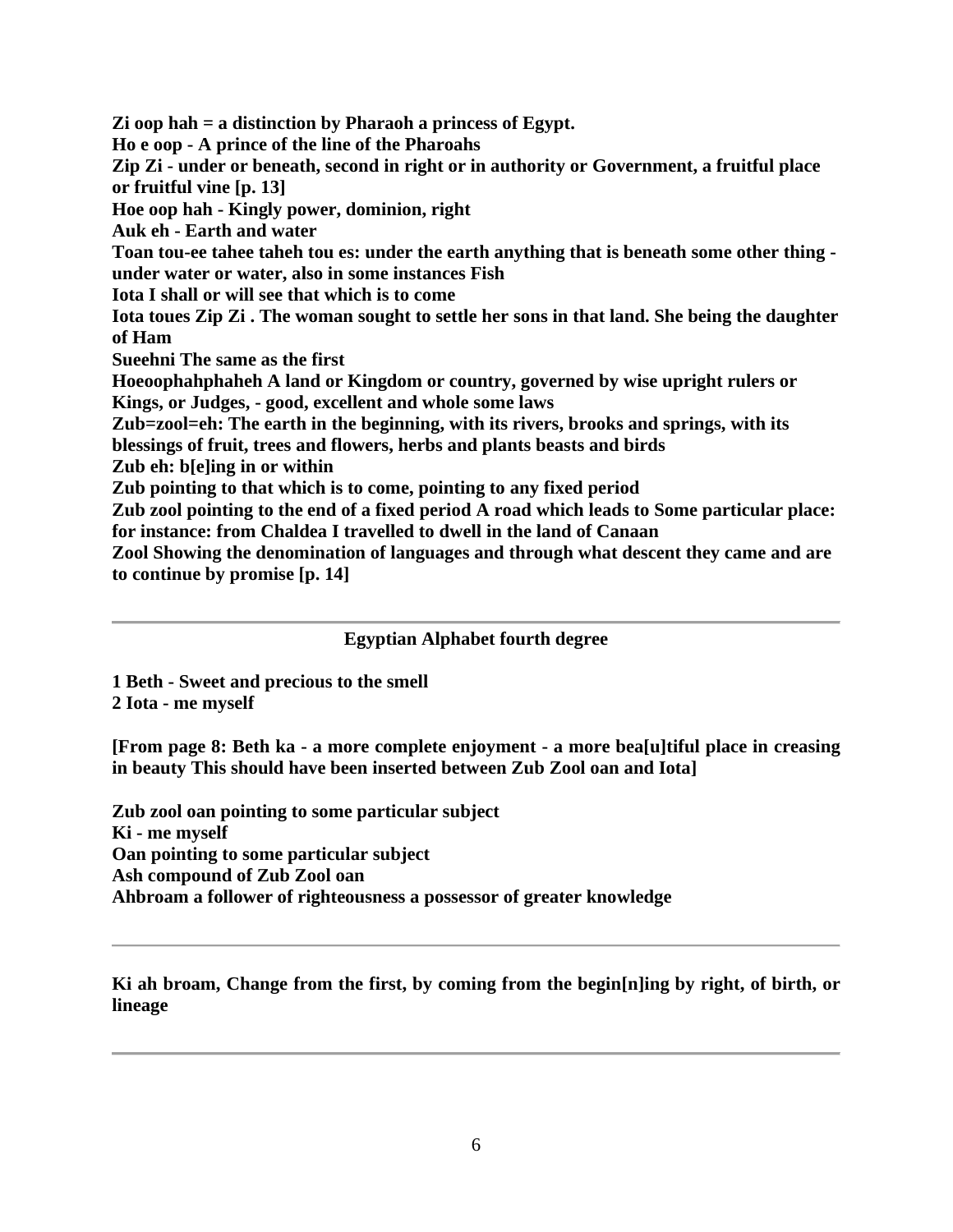**Iota nitahach ah que. Its signification is increased from the third degree five times Ah lish The first Being clothed with supreme glory**

**Phah=eh Kingly power coming from some other Kingly power**

**Phaah Extending the Dominion, possession and power still further**

**Phah ho e oop = extension of power by marriage or by ordinantion, or annointing Ho oop hah. Queen who has been married the second time**

**Zi One possessing greater beauty, modesty and virtue, taught more perfectly Kah tou mun. a lineage, a daughter of Ham.**

**Zi oop hah A beautiful virgin, one who is fair to look upon, and admired for her beauty Ho e-oop a prince of the royal blood [p. 9] a true descendant from Ham - the son of Noah.**

**Zip Zi: all women: it took its origin from the earth yielding its fruit. And from the first woman who bore children; and men were multiplied upon the earth, and is used in this degree as a numeral by being inserted above or below another character: it increases by b[e]ing drawn above, And signifies above, more, greater, more glorious, and when inserted under signifies beneath less smaller least**

**Ho e oop hah = Kingly possession - right of possession, title, dignity, honor**

**Sue = To point out subjects**

**Toan tau ee, tah ee, tah eh toues: exceeding bad adultery: having descended below some other principle**

**Iota me myself**

**Iota toues Zip Z[i] The land of Egypt discovered by a woman who afterwards set[t]led her sons in it.**

**Sueehni The same as the first**

**Hoe-oop hah phaheh: A land, Kingdom or dominion governed by wise, upright Kings or rulers, or jud[g]es or governors in administering equitable laws for the benefit [p. 10] and comfort of the poor, charity and favor to the poor**

**Zub=Zool-eh: The first inhabitants: in the garden Eden in the first generations; in the first church**

**Zubeh saw in, or within:**

**Zub Having gone up to some particular place; for the act of going up to going up, climbing, ascending towards the Sun**

**Zub Zool Having pointed to some place = refer[r]ing to any particular subject or thing as having come out from my fathers house**

**Zool Signifying the lineage that lawfully hold the Keys of the Kindgom of God by promise. [p. 11]**

# **[Egyptian Alphabet fifth degree]**

**1 This is called Grammar & A[l]phabet of the Egyptian Language Za Ki=oan-hiash, or Chal sidon hiash. This character is in the fifth degree, independent and arbitrary. It may be presead [preceded] in the fifth degree while it stands independent and arbitrary: That is, without a straight mark inserted above or below it. By inserting a straight mark over it thus, (2) it increases its signification five degrees: by inserting two straight lines, thus: (3) its signification is increased five times more. By inserting three straight lines thus (4) its signification is again increased five times more than the last. By counting the numbers of**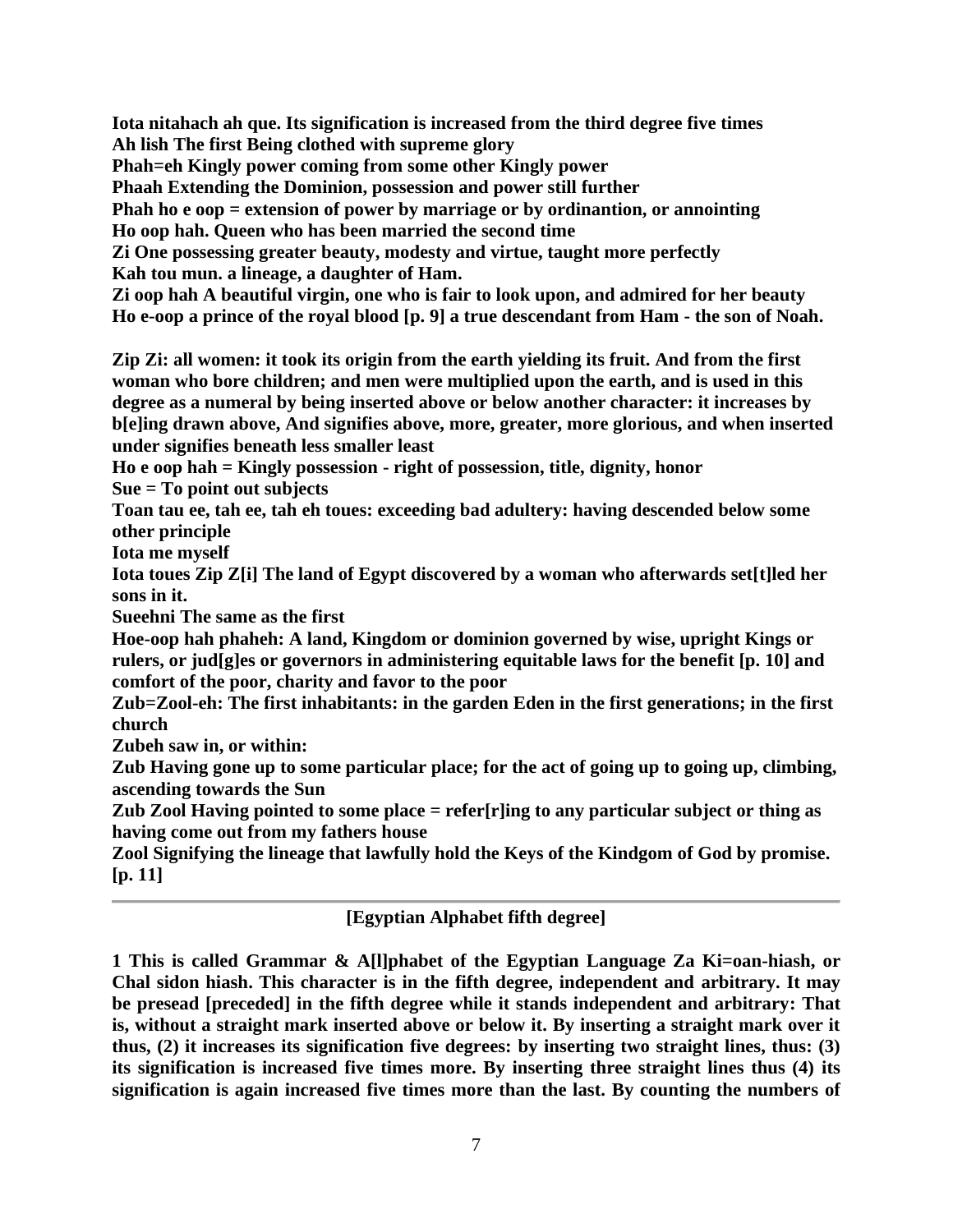**st[r]aight lines or considering them as qualifying adjectives we have the degrees of comparision There are five connecting parts of speech in the above character, called Zaki on hish These five connecting parts of speech, for verbs, participles - prepositions, conjunctions, and adverbs. In Translating this chara[c]ter, the subject must be continued until there are as many of these connecting parts of speech used as there are connections or connecting points found in the character. But whenever the character is found with one horizontal line, as at (2) the subject must be continued until five times the number of connecting parts of speech are used; or, the full sense of the writer is not conveyed. When two horizontal lines occur, the number of con[n]ecting parts of speech are continued five times further - or five degrees. And when three horizontal lines are found, the number of connections are to be increased five times further. The character alone has 5 parts of speech: increase[e] by one straight line thus 5 x 5 is 25 [p. 1] by 2 horizontal lines thus 25 x 5 = 125; and by 3 horizontal lines thus: -125 x 5 =625**

**5 When this character has a horizontal line under it it reduces it into the fourth degree, consequently it has but four connecting parts of speech. When it has two horizontal lines, it is reduced into the third degree and has but three connecting parts of speech, and when it has three horizontal lines, it is reduced into the second degree and has but two connective parts of speech.**

**No[.] 8 shows the character dissected**

**9 Beth place of happiness, purity, holiness & rest Iota - see, saw seeing or having seen**

**[From page 2: Bethka the greatest place of happiness exceeding extended beyond This should be inserted between Iota and Zub Zool oan]**

**Zub Zool - oan - The first born, or the first man or father or fathers Ki the compound of itoa [iota] see saw seeing or having seen Hi The same as Beth Ash The same as Zub Zool-oan**

**Ah brah-oam - a father of many nations a prince of peace, one who keeps the commandments of God. A patriarch a rightful heir, a highpriest [p. 2]**

**10 Kiah broam = Kiah brah oam = Zub Zool oan**

**This character shown dissected**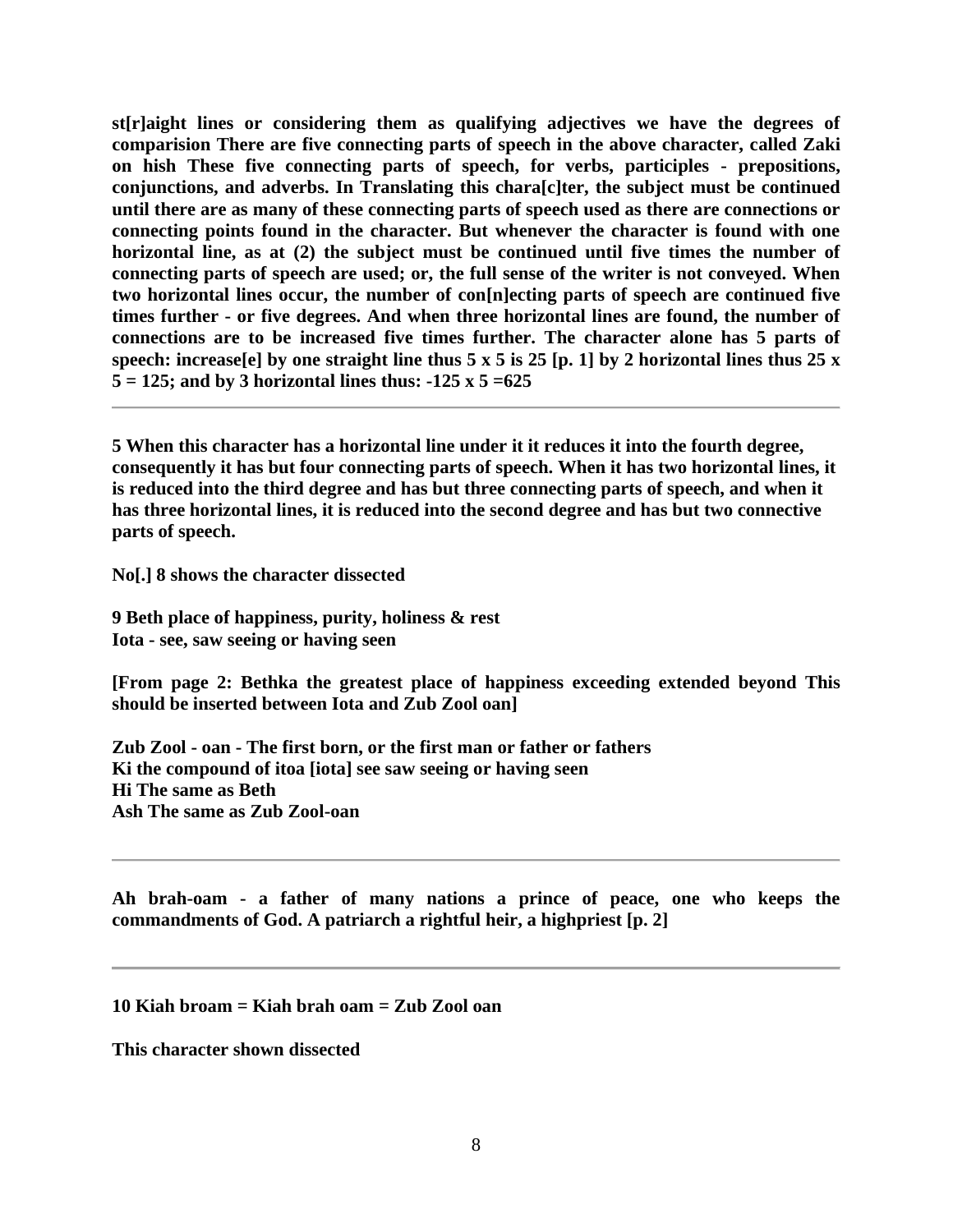**Kiah brah oam. Coming down from the beginning - right by birth - and also by blessing, and by promise - promises made; a father of many nations; a prince of peace; one who keeps the commandment of God; a patriarch; a rightful heir; a highpriest.**

**Iota nitahach ah que. Its signification is increased five times from the fourth.**

**Ah lish The first Being - supreme intellegence; supreme power; supreme glory = supreme Justice; supreme mercy, without beginning of life or end of life comprehending all things, seeing all things: the invisible and eter[n]al godhead**

**Phah eh: The first man, or Adam coming from Adam. Keys or right over Patriarchal right by appointment.**

**Phaah. The Largest reign, the greatest dominion, possessions or power.**

**Phah ho e oop - A King who has universal dominion, over all the earth.**

**Ho oop hah Queen Kah tou mun, a distinction of Royal female lineage or descent, from [p. 3] her whom Egypt was discovered while it was under water, who was the daughter of Ham - a lineage with whom a record of the fathers was intrusted [entrusted] by the tradition Ham and according to the tradition of their elders: by whom also the tradition of the art of embalming was kept.**

**Zi most virtuous, comely and beautiful, modest and chaste, being taught most perfectly and upright.**

**Kah tou mun: a lineage with whom a record of the fathers was intrusted by tradition of Ham, and according to the tradition of their elders, by whom also the tradition of the art of of embalming was kept.**

**Zi oop hah a young virgin unmarried woman**

**Ho e oop - A prince of the royal blood a true descendant from Ham, the son of Noah, and inheritor of the Kingly blessings from under the hand of Noah, but not according to the priestly blessing, because of the trangrissions [transgressions] of Ham, which blessing fell upon Shem from under the hand of Noah**

**Zip Zi - is the same of the fourth only increases or lessens five degrees**

**Ho e oop hah - honor by birth, kingly power by the line of Pharoah. possession by birth one who reigns [reigns] upon his throne universally - possessor of heaven and earth, and [p. 4] of the blessings of the earth.**

**Sue = To point out subject that is, it signifies a continuation of the subject: also to designate one sentence from another, according to the differ[e]nt marks of punctuation signifying the whole of any thing or the whole earth.**

**Toan, tau ee tahee tahee toues: under the Sun: under heaven; downward; pointing downward going down into another place, = any place going down into the grave - going down into misery = even Hell; Coming down in lineage by royal descent, in a line by onitas one of the royal families of the Kings of Egypt.**

**Iota see, saw, seeing, or having seen or having been seen**

**Iota toues Zip Zi: The land of Egypt which was first discovered by a woman wh[i]le under water and afterwards settled by her Sons she being a daughter of Ham - any land over flown with water - a land seen when overflown by water: - land overflown by the seasons,**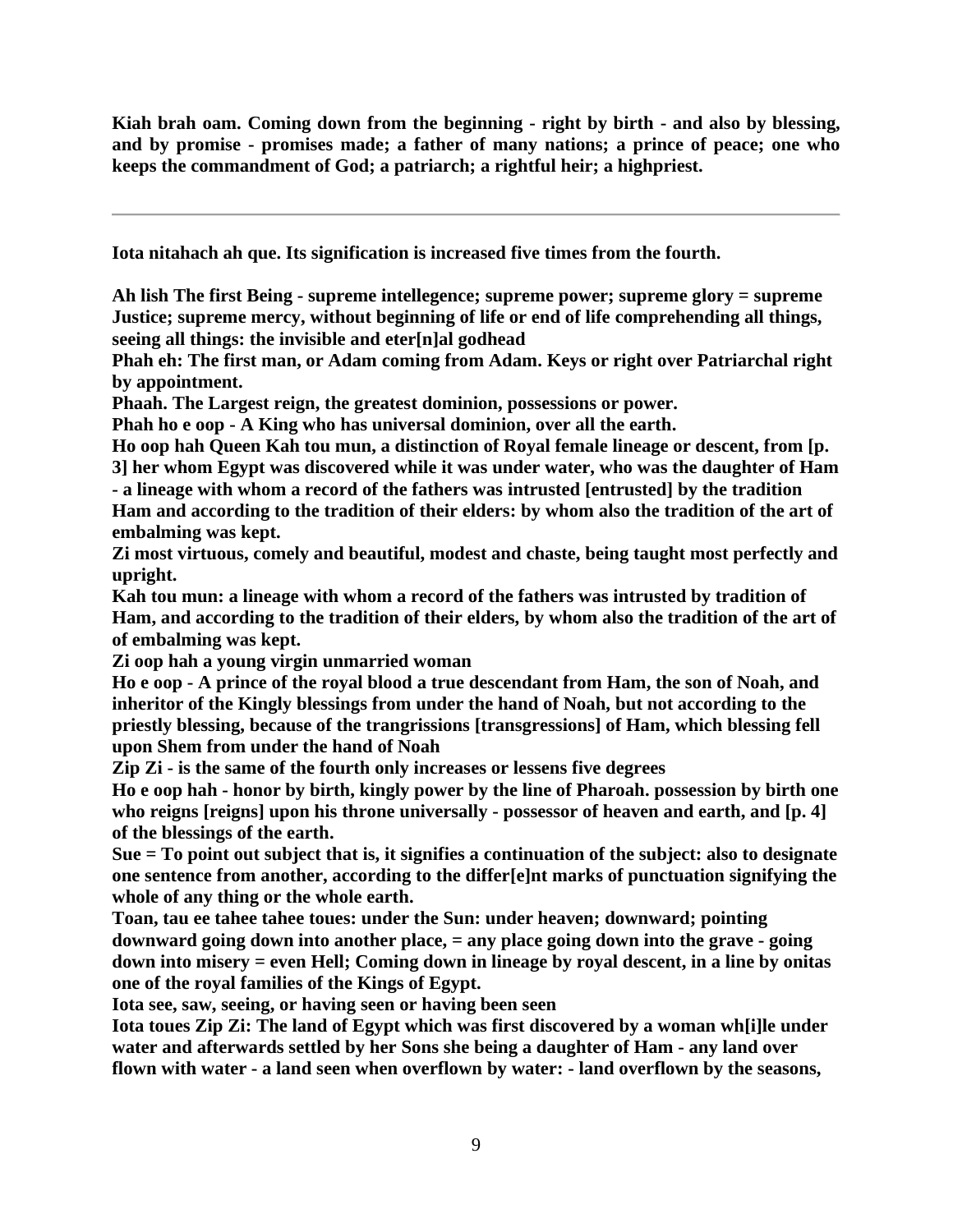**land enriched by being overflown low marshy ground.**

**Su – e – eh - ni The same as the first.**

**Hoeoophahphaheh Patriarchal government; or authority; a land governed according to the pattern or order given to the patriarchs or fathers, rules and laws of a government administered by the direction of Heaven or God. a people living under the laws of the gospel: or that law by which they may be sanctified and see the face of God. [p. 5] A priestly government; a government administered by the authority of the priesthood less or under the patriarchal: it some times means any priestly government, whether by the dierection [direction] of heaven or by the tradition of the heaven. Zub Zul eh: In the days of the first patriarchs In the reign of Adam; in the days of the first patriarchs; in the days of Noah; in the blessings of Noah; in the blessings of the children of Noah; in the first blessings of men; in the first blessings of the church: Zub eh Having been within = in the earth = in the sea; in any thing; b[e]ing applied to any condition or situation, to express on thing or principle or being in another Zub a road or highway; leading up or to: the time for going up to the altar to worship; going up before the Lord, b[e]ing caught up, going to be caught up, having been caught up Zub Zool From the beinng [beginning] of the creation until now; pointing out or designating at the present time; having foreordained, or decreed or having before seen: For instance: Abraham having been chosen before was sent by commandment into the Land of Canaan: Having preached the gospel unto the heathen, was fore warned of God to go down into Ah= meh=strah, or Egypt, and preach the gospel unto the Ah meh strah ans; [p. 6] Zool - from any or some fixed period of time back to the beginning of Creation Showing the chronology of the patriarchs the right of priesthood, and the l[i]neage through whom it shall be continued by promise, begin[n]ing at Abraham signifying the promises made to Abraham saying through thy priests, or the seed of thy loins, the gospel shall be preached, unto all the seed meaning from Noah, and unto all the kindreds of the earth. [p. 7]**

### **Second part of the Alphabet 1s[t] Degree**

**Ah me=os = God without beginning or end**

**Al ki beth minister of God under or the less**

**Ba eth kee The next from Adam, one one ordained under him, a patriarch or the right of the first born**

**Bethka - Another & larger place of residence made so by appointment by extension of power; more pleasing, more beautiful: a place of more complete happiness, peace and rest for man.**

**Beth ku-ain-tri=eth: The whole earth, or the largest place, the greatest enjoyment on earth the garden of the earth**

**Dah tu Hah dees: another kingdom; the least kingdom, a kingdom without glory; the whole kingdom and domin[ion] of darkness, with all its degrees and parts. governed by him who is an enemy to God.**

**Gah mol: Landscape: a place or country: The face of the country; beautiful scituated [situated]; a country under a promontory = a promising situation for man.**

**Jah= ho ni hah; One delegated with redeeming power; a swift messenger; one that goes before another; one having redemming [redeeming] power, a second person in authority:**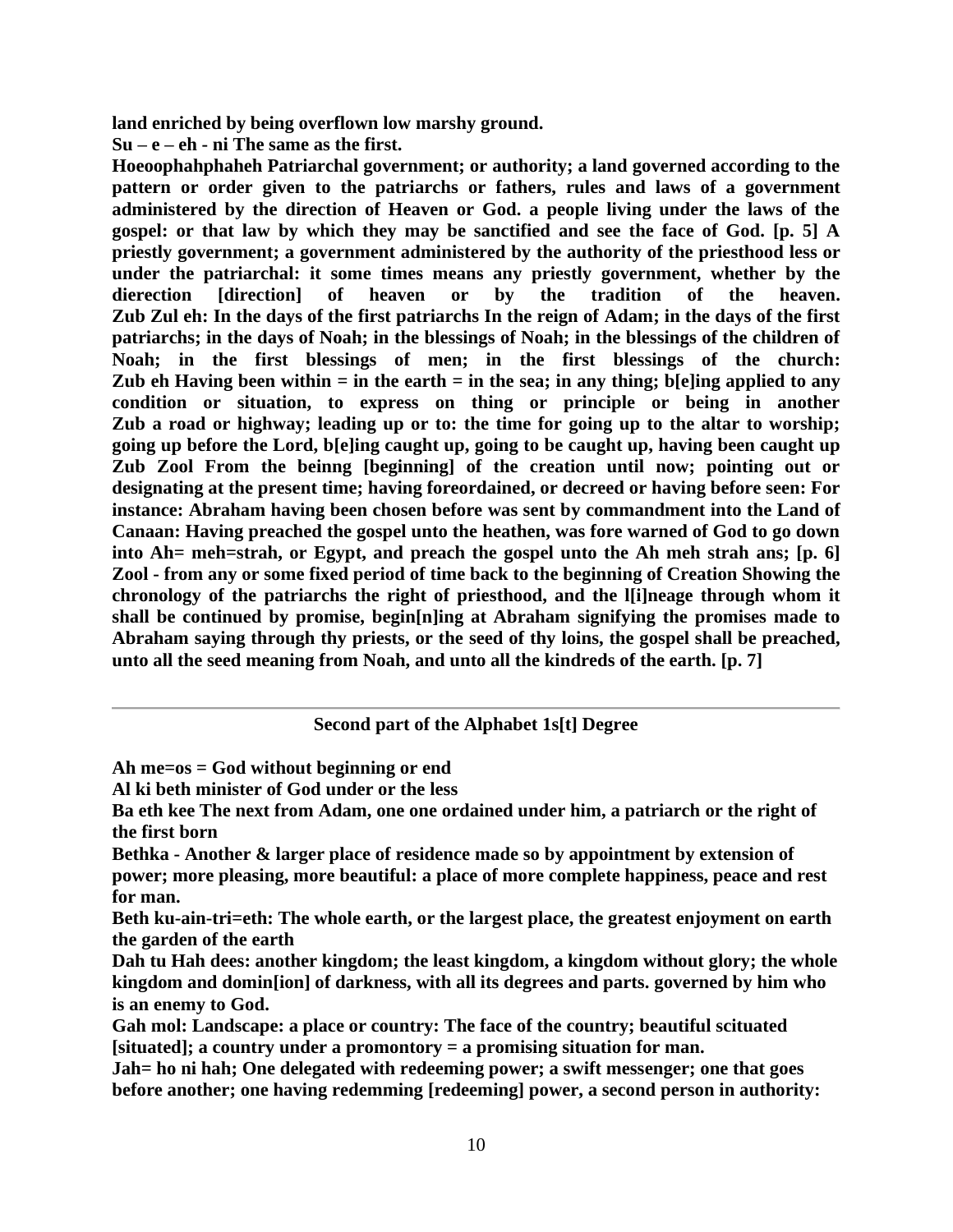**Jah=oheh: The earth including its affinity with the other planets; with their governing powers: which are fifteen: the earth; the sun, and [p.33] the moon; first in their affinity; including one power.**

**Flo ees: The moon in its affinity with the sun, and the earth.**

**Flos=isis: The king of day or central moving planet, from which, those other gover[nin]g moving planets receive their light.**

**Kliflos isis - signifies time - now, present, any messenger, being commissioned by supreme authority.**

**Veh Kli floisis The fifth fixed star in its motion (namely) Limdi, whose motion, according to the cubit measure of time is six days to one cubit.**

**Kolob in the first degree, It signifies the first great grand governing fixed star which is the fartherest that ever has been discovered by the fathers which was discovered by Methuselar [Methuselah] and also by Abraham [p. 34]**

**Second part 2nd Degree**

**Aleph, In the begin[n]ing with God, the son, or first born**

**Alko beth, Ministers not ordained of God Sinful**

**Ba eth Ki The third patriarch: or right of the first born**

**Beth Kee; a place that has been e[n]larged that has been a place of residence; that has been a more fruitful garden, has been a larger place of happiness; hav[in]g had greater happiness**

**E beth ku aii tre eth - a place beyond this earth a future place of existence, a place of residenden [residence] beyond this earth; the cecelestiale [celestial] world; the heavenly bodies; the earth in its most sanctified state as it shall be = eternity.**

**Hah dees = Another kingdom of wickedness, under the government of one who is an enemy to God over which he has not so much power as the first, being less entensive [extensive] in its duration.**

**Ho=hah=oop=an an intercessor; one who has been appointed to intercede for another; invocation;**

**Jah=ni-hah= one who was delegated with redeeming power; one who was the second person in authority; a swift messenger; one that went before, having redeeming power; one who was second in authority**

**Jah oheh The earth under the government of another, which is one of the fixed stars; which is called Oliblish.**

**Flo-ees The moon, signifying that which borroweth light, lendeth light. it being the lesser light. [p. 31]**

**Flos isis The King of day or the central moving planet, from which the other governing moving planets receive their light. - having a less motion - slow in its motion - The earth's chief Joy.**

**Kli flos isis. time from the beginging [beginning] of Creation to the flood: - or from [one] fixed per[i]od to another - fixed period: a messenger having performed certain acts, having been delegated with supreme power for a fixed period of time: hereditary, coming down from father to Son: right of authority from eight days old: according to the law of**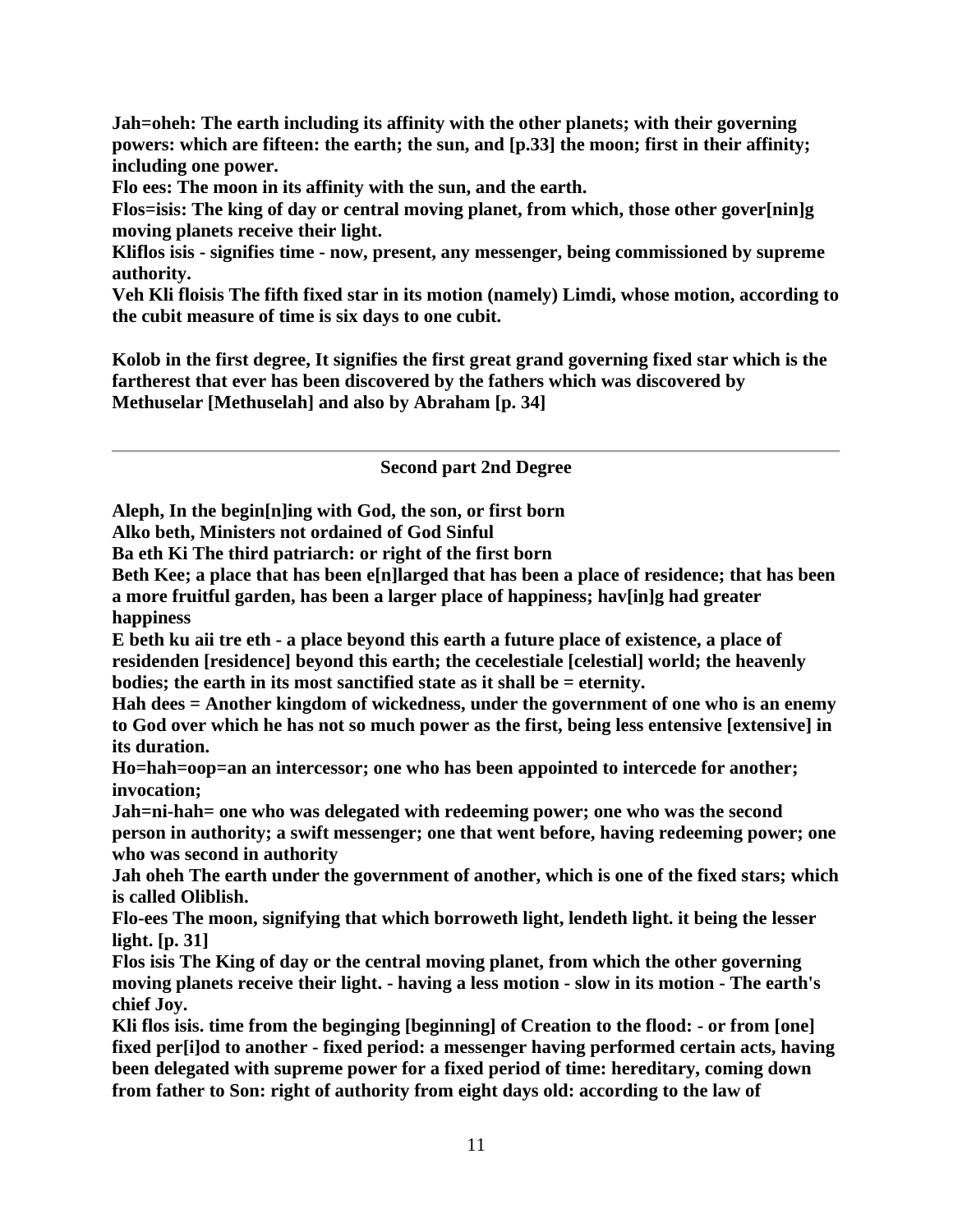**priesthood**

**Veh kli flos isis The same fixed planet in its motion according to the cubit measurement of time. Four cubits: (that is the length from the end of the longest finger to the end of the other when the arms are extended; making in our measure seven feet, which is twenty-one inches to a cubit.) Twelve days are equal to four cubits**

**Kolob in the second degree. It signifies the wonder of Abraham the eldest of all the Stars, the greatest body of the heavenly bodies that ever was discovered by man [p. 32]**

## **Second part of 3rd Degree**

**Albeth. Angels or disembodied spirit or saints.**

**Alkubeth Ministers who are less sinful for want of power**

**Ba eth Ko The fourth patriarch from Adam the r[i]ght of first born**

**Beth Ki = The fourth place which will be a more fruitful garden; which will be a place of greater happiness**

**E beth Ka. The celestial Kingdom where God dwells**

**De=eh, another kingdom; over which Dah=Hah dees, or the king of Hell, will not be per mitted to exercise power at some fixed period**

**Io=ho-hah oop Tittle or dignity of one who is appointed to wait upon the King: one who is held in repute, trusty, honorable; who can be intrusted: The servent whom Abraham sent to get a wife for Isaac Most faithful, a tittle or dignity conferred upon women: a sign among the Egyptians that is used for influence or power: a sign made use of for one to escape his enemies: to excite commiseration, being had in honor, thereby affecting an escape. Jah ni hah: One who will be delegated with redeeming power; who will be second in authority; a swift Messenger to go before; having redeeming power; one who will be second in authority;**

**Jah-oh=eh The earth under the government of an other or the second of the fixed stars, which is called [p. 29] Enish- go-on=dosh or in other words the power of attraction it has with the earth.**

**Flo=ees: The moon - signifying its revolutions, also going between, thereby forming an eclipse**

**Flos=isis: The sun in its affinity with Earth and Moon - signifying their revolutions showing the power, the one has with the other**

**Kli flos isis = time from now unto some fixed period of time, or a thousand years one that is set a part, and chosen to be delegated, but is not yet authorised: one who is highly qualified to be delegated or authorized: or qualification**

**Veh Kliflos isis in its affinity with the first second third and fourth fixed Stars being Swifter in its motion according to the measurement of time, that is it takes more cubits to fill the time of its revolution**

**Kolob Signifies the highest degree of power in government, pertaining to heavenly bodies, [p. 30]**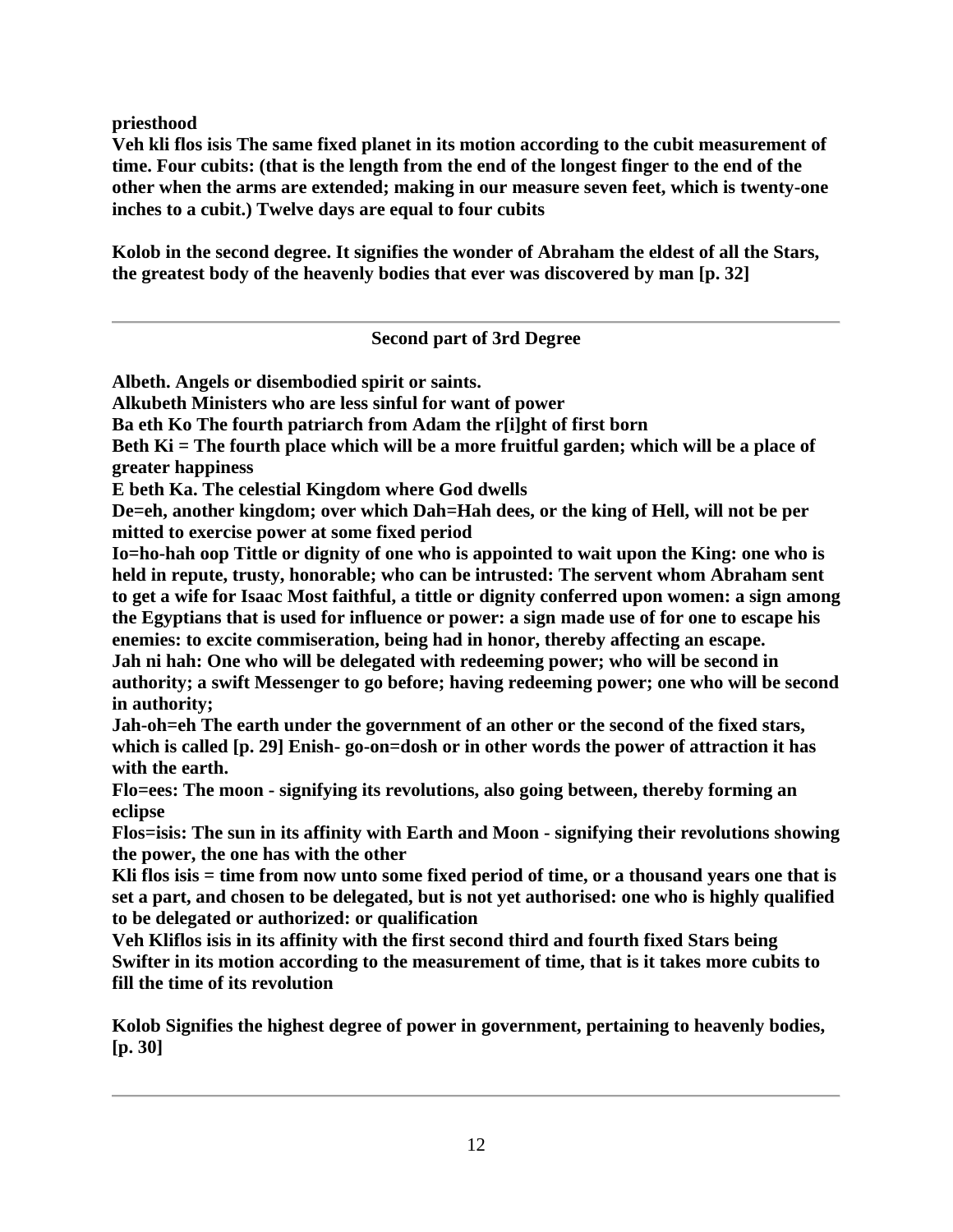## **Second part 4th Degree**

**Alkabeth, angels in an unalterable and immortal State; men after they are raised from the dead, and translated unalterable state.**

**Baeth - The name of all mankind, man or men**

**Baeth Ku The fifth high priest from Adam**

**Bethko: man's first residence and a more fruitful garden = a larger place of happiness - a greater happiness**

**Kahtu ain tri eth: An other Kingdom, gov[e]rned by different laws. a second King, or governed by another or second person not having been exalted.**

**Zip zi Iota veh I saw five women**

**Io=ho-hah oop zip zi The tittle or dignity of one who is appointed to wait on the Queen; one who is held in repute; trusty honorable; who can be intrusted; a tittle or dignity conferred upon women: a sign among the Egyptians that is used for influence or power: a sign made use of for one to escape his enemies; to excite commiseration; being had in honor thereby effecting an escape**

**Jah ni hah = one that with delegated and redeeming power, and second in authority; being a swift messenger going before, and having redeeming power, as second in authority: and stands next to or on the right hand of power.**

**Jah-oh-eh - The earth and power of attar[c]tion it has with the third fixed Star, which is called Kai=e ven-rash.**

**Flo=ees. The moon in its revolutions with earth, showing or signifying the earth going between, thereby forming an eclipse [p. 27]**

**Flos-isis - The right degree of light - cheering the face of Millions of planets**

**Kli floisis - measure ment of time: it is used to signify twenty four cubits of measurement and is increased or lessened according to the sign of the degrees.**

**Veh Kli flos isis, it signifies less power in its affinity with the first second third and fourth fixed stars, not having power to govern another, but having power in affinity with another to govern**

**Kolob it signifies first beginning to the bodies of this creation, the first creation, also having been appointed for the last time, the last or the eldest [p. 28]**

### **Second part 5th Degree**

**Alkebeth, Ministers of God, high priests, Kings**

**Ba eth Ka. Adam or the first man, or first king**

**Beth, The place appointed of God for the residence of Adam; Adam ondi=Ahman a garden made to be fruitful, by blessing or promise; great valley or plain given by promise, filled with fruit trees and precious flowers, made for the healing of man. Good to the taste, pleasing to the eye; sweet and delightful to the smell; place of happiness - purity, holiness, and rest even: Zomar - Zion**

**Bethku = a place of residence for man; appointed of God: made to be more fruitful, by blessing; a more perfect place of happiness given by promise**

**Kah tu=ain: Another Kingdom governed by different laws, composed of subjects who**